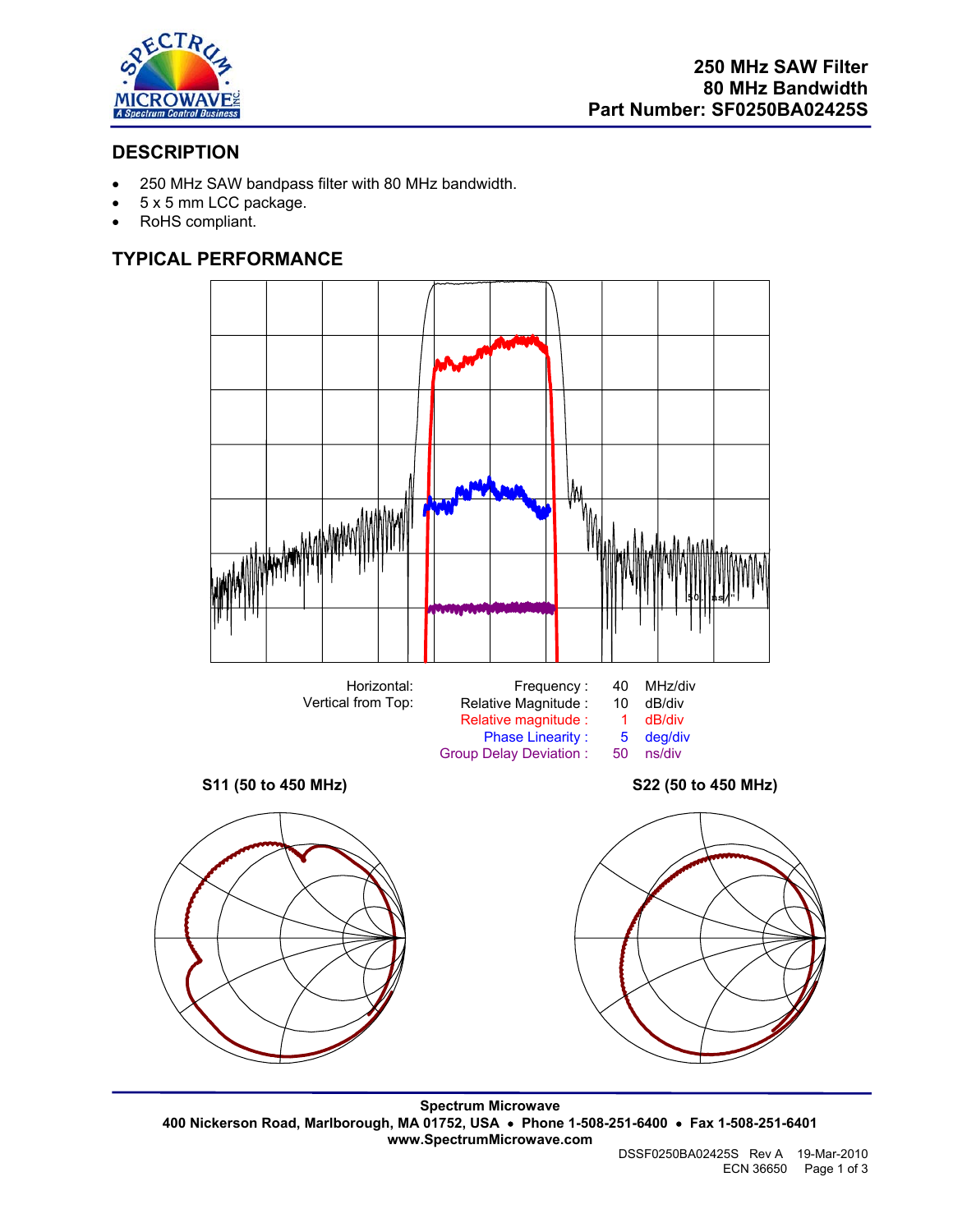

## **SPECIFICATION**

| Parameter $^2$                                      | <b>Min</b> | <b>Typ</b> | <b>Max</b> | <b>Units</b> |
|-----------------------------------------------------|------------|------------|------------|--------------|
| Center Frequency (Fc) <sup>1</sup>                  |            | 250        |            | <b>MHz</b>   |
| <b>Minimum Insertion Loss</b>                       |            | 19.4       | 20.5       | dB           |
| 1 dB Bandwidth                                      | 80.0       | 84.0       |            | <b>MHz</b>   |
| Lower 33 dB Band Edge <sup>2</sup>                  | 192.5      | 195.8      |            | <b>MHz</b>   |
| Upper 33 dB Band Edge <sup>2</sup>                  |            | 304.6      | 307.5      | <b>MHz</b>   |
| Rejection (0.3 to 30 MHz)                           | 30         | 40         |            | dB           |
| Rejection (30 MHz to 150 MHz)                       | 40         | 48         |            | dB           |
| Rejection (150 to 186 MHz)                          | 38         | 40         |            | dB           |
| Rejection (186 to 192.5 MHz)                        | 33         | 35         |            | dB           |
| Rejection (307.5 to 316 MHz)                        | 33         | 35         |            | dB           |
| Rejection (316 to 320 MHz)                          | 38         | 41         |            | dB           |
| Rejection (320 to 500 MHz)                          | 40         | 45         |            | dB           |
| Passband Ripple (210 to 290 MHz) <sup>3</sup>       |            | 0.7        | 1.0        | $dB$ p-p     |
| Passband Ripple (209 to 291 MHz) <sup>3</sup>       |            | 0.8        | 1.5        | $dB$ $p-p$   |
| Phase Linearity (210 to 290 MHz) <sup>3</sup>       |            | 4.5        | 8          | deg p-p      |
| Group Delay Deviation (210 to 290 MHz) <sup>3</sup> |            | 25         | 50         | ns p-p       |
| Source and Load Impedance                           |            | 50         |            | Ω            |
| Ambient Temperature (Tref)                          |            | 25         |            | $^{\circ}$ C |

Notes: 1. Average of the lower and upper 3 dB frequencies.

- 2. All dB levels are relative to the insertion loss.
- 3. These specifications apply over the full operating temperature range.
- 4. Typical change of filter frequency response with temperature is  $\Delta f = (T-T_{ref})^*Tc^*Fc$ , in ppm.

## **MAXIMUM RATINGS**

| <b>Parameter</b>                                       | <u>Minz</u> |       | Max | Units  |
|--------------------------------------------------------|-------------|-------|-----|--------|
| Storage Temperature Range                              | -40         | 25    | 85  | $\sim$ |
| Operating Temperature Range (T)                        | $-20$       | 25    | 85  | $\sim$ |
| Temperature Coefficient of Frequency (Tc) <sup>4</sup> |             | $-74$ |     | ppm/°C |
| Input Power Level                                      |             |       | 13  | dBm    |

## **MATCHING CIRCUIT**



Notes:

- 1. Recommend use of 2% tolerance matching components. Inductor Q=45.
- 2. Component values are for reference only and may change depending on board layout.

**Spectrum Microwave 400 Nickerson Road, Marlborough, MA 01752, USA** • **Phone 1-508-251-6400** • **Fax 1-508-251-6401 www.SpectrumMicrowave.com**